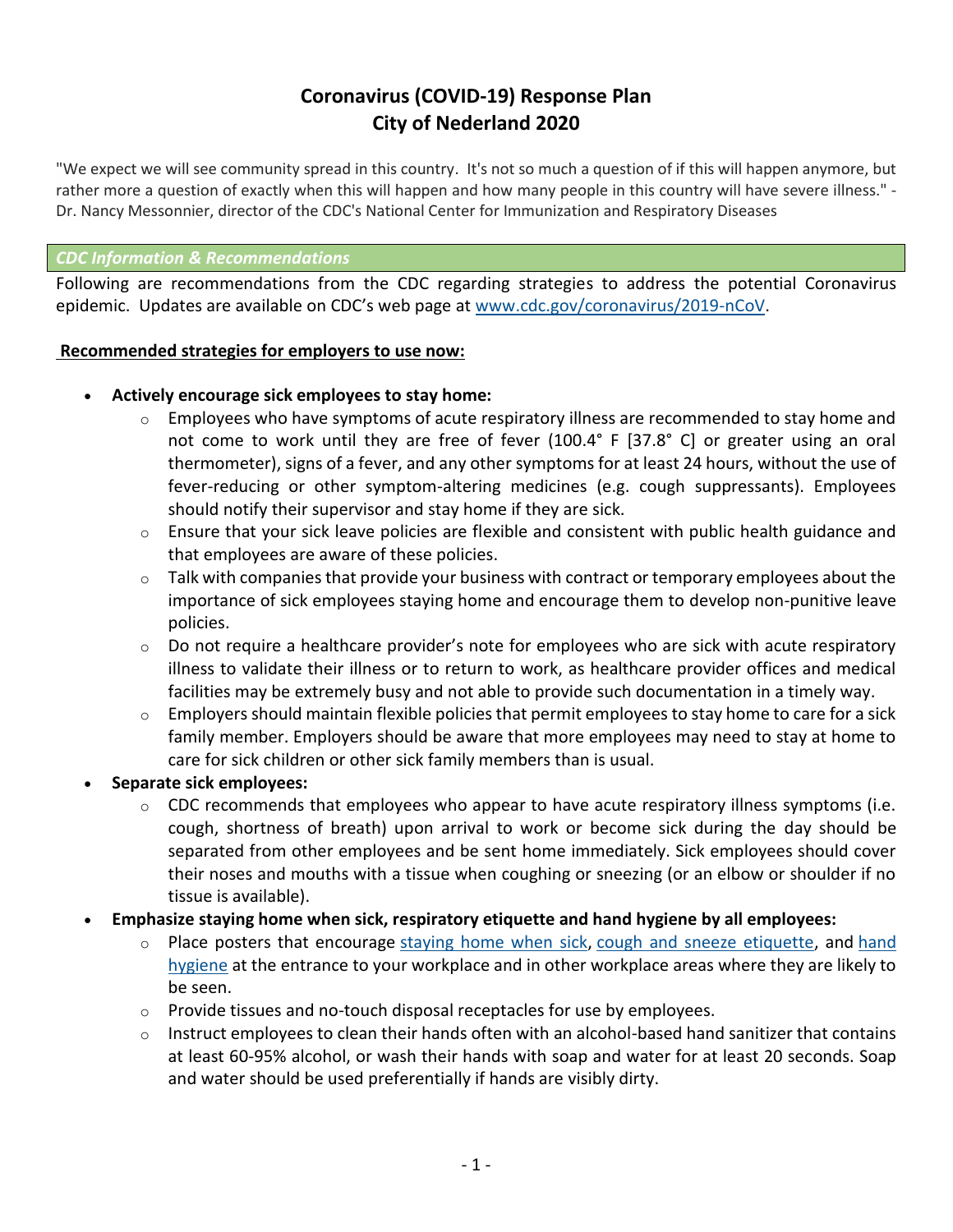- $\circ$  Provide soap and water and alcohol-based hand rubs in the workplace. Ensure that adequate supplies are maintained. Place hand rubs in multiple locations or in conference rooms to encourage hand hygiene.
- o Visit the [coughing and sneezing etiquette](http://www.cdc.gov/healthywater/hygiene/etiquette/coughing_sneezing.html) and [clean hands webpage](https://www.cdc.gov/handwashing/index.html) for more information.

# • **Perform routine environmental cleaning:**

- o Routinely clean all frequently touched surfaces in the workplace, such as workstations, countertops, and doorknobs. Use the cleaning agents that are usually used in these areas and follow the directions on the label.
- o No additional disinfection beyond routine cleaning is recommended at this time.
- $\circ$  Provide disposable wipes so that commonly used surfaces (for example, doorknobs, keyboards, remote controls, desks) can be wiped down by employees before each use.
- **Advise employees before traveling to take certain steps:**
	- o Check the [CDC's Traveler's Health Notices](http://www.cdc.gov/travel) for the latest guidance and recommendations for each country to which you will travel. Specific travel information for travelers going to and returning from hotspots, and information for aircrew, can be found at on the [CDC website.](https://www.cdc.gov/coronavirus/2019-ncov/travelers/index.html)
	- o Advise employees to check themselves for symptoms of [acute respiratory illness](https://www.cdc.gov/coronavirus/2019-ncov/about/symptoms.html) before starting travel and notify their supervisor and stay home if they are sick.
	- o Ensure employees who become sick while traveling or on temporary assignment understand that they should notify their supervisor and should promptly call a healthcare provider for advice if needed.
	- o If outside the United States, sick employees should follow your company's policy for obtaining medical care or contact a healthcare provider or overseas medical assistance company to assist them with finding an appropriate healthcare provider in that country. A U.S. consular officer can help locate healthcare services. However, U.S. embassies, consulates, and military facilities do not have the legal authority, capability, and resources to evacuate or give medicines, vaccines, or medical care to private U.S. citizens overseas.
- **Additional Measures in Response to Currently Occurring Sporadic Importations of the COVID-19:**
	- $\circ$  Employees who are well but who have a sick family member at home with COVID-19 should notify their supervisor and refer to CDC guidance for [how to conduct a risk assessment](https://www.cdc.gov/coronavirus/2019-ncov/php/risk-assessment.html) of their potential exposure.
	- $\circ$  If an employee is confirmed to have COVID-19 infection, employers should inform fellow employees of their possible exposure to COVID-19 in the workplace but maintain confidentiality as required by the Americans with Disabilities Act (ADA). Employees exposed to a co-worker with confirmed COVID-19 should refer to CDC guidance for [how to conduct a risk assessment](https://www.cdc.gov/coronavirus/2019-ncov/php/risk-assessment.html) of their potential exposure.

### **Planning for a Possible COVID-19 Outbreak in the US**

The severity of illness or how many people will fall ill from COVID-19 is unknown at this time. If there is evidence of a COVID-19 outbreak in the U.S., employers should plan to be able to respond in a flexible way to varying levels of severity and be prepared to refine their business response plans as needed. For the general American public, such as workers in non-healthcare settings and where it is unlikely that work tasks create an increased risk of exposures to COVID-19, the immediate health risk from COVID-19 is considered low. The CDC and its partners will continue to monitor national and international data on the severity of illness caused by COVID-19, will disseminate the results of these ongoing surveillance assessments, and will make additional recommendations as needed.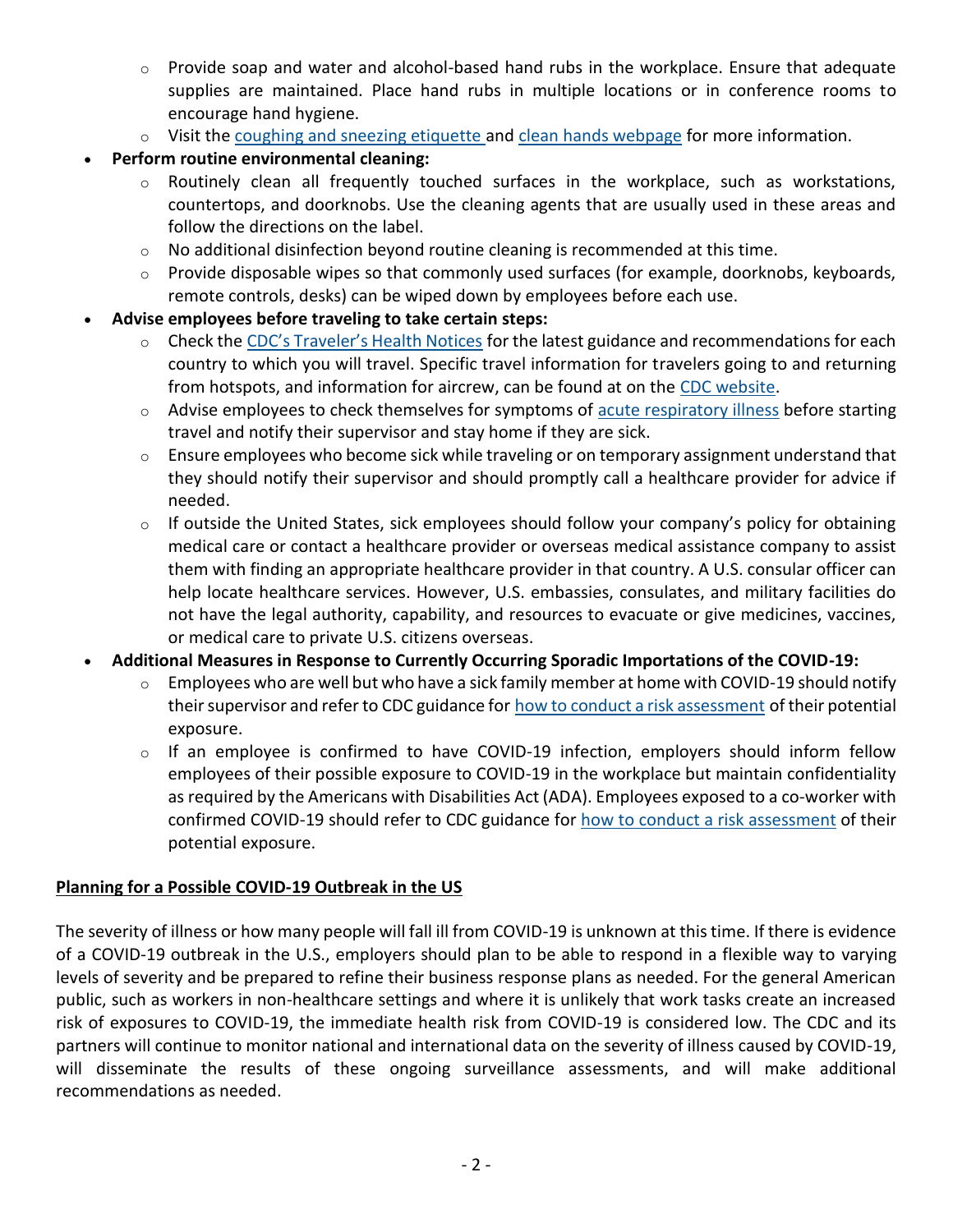# **Planning Considerations**

All employers need to consider how best to decrease the spread of acute respiratory illness and lower the impact of COVID-19 in their workplace in the event of an outbreak in the US. They should identify and communicate their objectives, which may include one or more of the following: (a) reducing transmission among staff, (b) protecting people who are at higher risk for adverse health complications, (c) maintaining business operations, and (d) minimizing adverse effects on other entities in their supply chains. Some of the key considerations when making decisions on appropriate responses are:

- Disease severity (i.e., number of people who are sick, hospitalization and death rates) in the community where the business is located;
- Impact of disease on employees that are vulnerable and may be at higher risk for COVID-19 adverse health complications. Inform employees that some people may be at higher risk for severe illness, such as older adults and those with chronic medical conditions.
- Prepare for possible increased numbers of employee absences due to illness in employees and their family members, dismissals of early childhood programs and K-12 schools due to high levels of absenteeism or illness:
	- $\circ$  Employers should plan to monitor and respond to absenteeism at the workplace. Implement plans to continue your essential business functions in case you experience higher than usual absenteeism.
	- $\circ$  Cross-train personnel to perform essential functions so that the workplace is able to operate even if key staff members are absent.
	- o Assess your essential functions and the reliance that others and the community have on your services or products. Be prepared to change your business practices if needed to maintain critical operations (e.g., identify alternative suppliers, prioritize customers, or temporarily suspend some of your operations if needed).
- Employers with more than one business location are encouraged to provide local managers with the authority to take appropriate actions outlined in their business infectious disease outbreak response plan based on the condition in each locality.
- Coordination with state and local health officials is strongly encouraged for all businesses so that timely and accurate information can guide appropriate responses in each location where their operations reside. Since the intensity of an outbreak may differ according to geographic location, local health officials will be issuing guidance specific to their communities.

# **Important Considerations for Creating an Infectious Disease Outbreak Response Plan**

All employers should be ready to implement strategies to protect their workforce from COVID-19 while ensuring continuity of operations. During a COVID-19 outbreak, all sick employees should stay home and away from the workplace, respiratory etiquette and hand hygiene should be encouraged, and routine cleaning of commonly touched surfaces should be performed regularly.

### **Employers should:**

- Ensure the plan is flexible and involve your employees in developing and reviewing your plan.
- Conduct a focused discussion or exercise using your plan, to find out ahead of time whether the plan has gaps or problems that need to be corrected.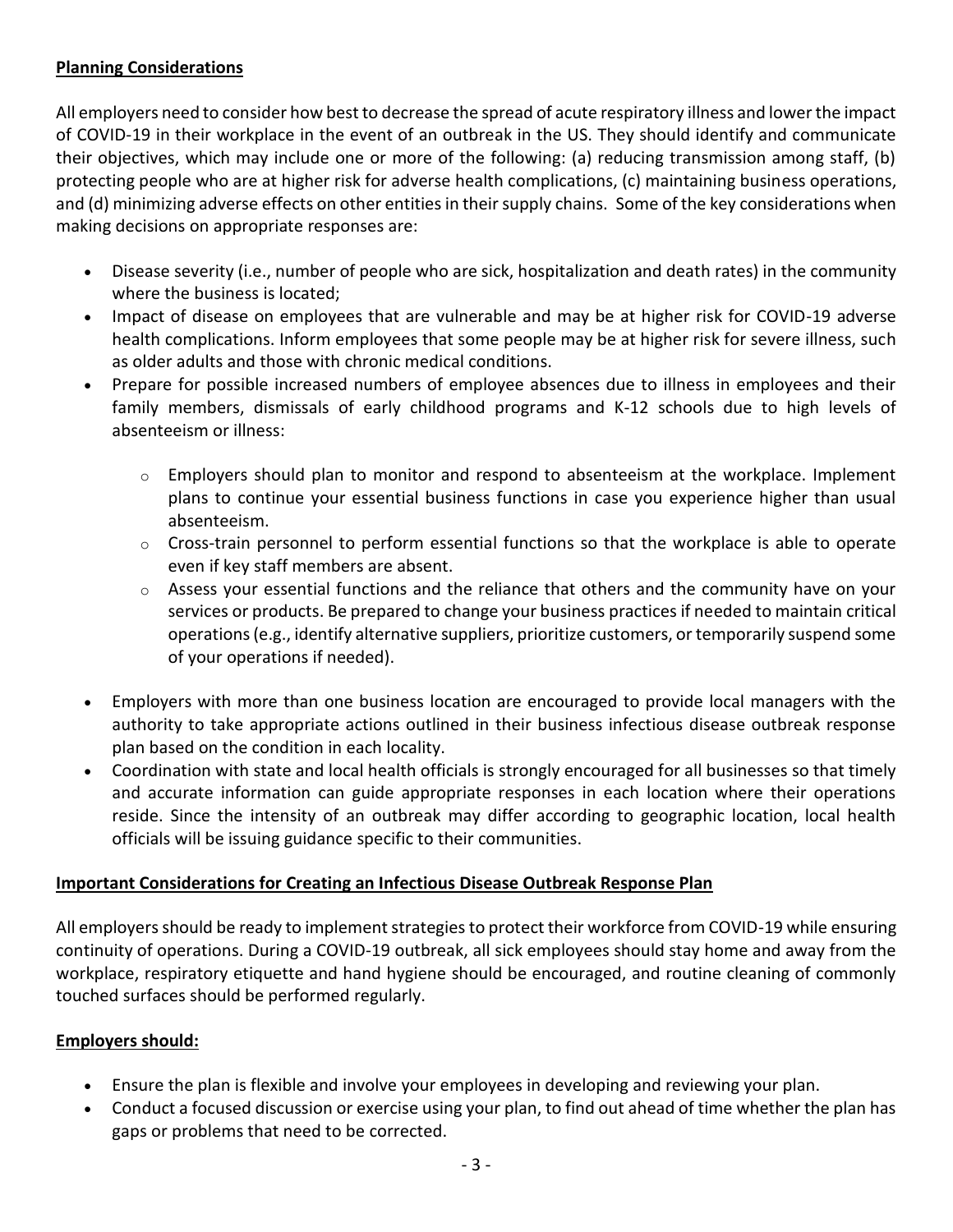- Share your plan with employees and explain what human resources policies, workplace and leave flexibilities, and pay and benefits will be available to them.
- Share best practices with other businesses in your communities (especially those in your supply chain), chambers of commerce, and associations to improve community response efforts.

### **Recommendations for an Infectious Disease Outbreak Response Plan:**

- Identify possible work-related exposure and health risks to your employees. OSHA has more information on how to [protect workers from potential exposures](https://www.osha.gov/SLTC/novel_coronavirus/index.html) to COVID-19.
- Review human resources policies to make sure that policies and practices are consistent with public health recommendations and are consistent with existing state and federal workplace laws (for more information on employer responsibilities, visit the [Department of Labor's](http://www.dol.gov/) and the [Equal Employment](http://www.eeoc.gov/)  [Opportunity Commission's](http://www.eeoc.gov/) websites).
- Explore whether you can establish policies and practices, such as flexible worksites (e.g., telecommuting) and flexible work hours (e.g., staggered shifts), to increase the physical distance among employees and between employees and others if state and local health authorities recommend the use of social distancing strategies. For employees who are able to telework, supervisors should encourage employees to telework instead of coming into the workplace until symptoms are completely resolved. Ensure that you have the information technology and infrastructure needed to support multiple employees who may be able to work from home.
- Identify essential business functions, essential jobs or roles, and critical elements within your supply chains (e.g., raw materials, suppliers, subcontractor services/products, and logistics) required to maintain business operations. Plan for how your business will operate if there is increasing absenteeism or these supply chains are interrupted.
- Set up authorities, triggers, and procedures for activating and terminating the company's infectious disease outbreak response plan, altering business operations (e.g., possibly changing or closing operations in affected areas), and transferring business knowledge to key employees. Work closely with your local health officials to identify these triggers.
- Plan to minimize exposure between employees and also between employees and the public, if public health officials call for social distancing.
- Establish a process to communicate information to employees and business partners on your infectious disease outbreak response plans and latest COVID-19 information. Anticipate employee fear, anxiety, rumors, and misinformation, and plan communications accordingly.
- In some communities, early childhood programs and K-12 schools may be dismissed, particularly if COVID-19 worsens. Determine how you will operate if absenteeism spikes from increases in sick employees, those who stay home to care for sick family members, and those who must stay home to watch their children if dismissed from school. Businesses and other employers should prepare to institute flexible workplace and leave policies for these employees.
- Local conditions will influence the decisions that public health officials make regarding community-level strategies; employers should take the time now to learn about plans in place in each community where they have a business.
- If there is evidence of a COVID-19 outbreak in the US, consider canceling non-essential business travel to additional countries per [travel guidance](https://www.cdc.gov/coronavirus/2019-ncov/travelers/index.html) on the CDC website.
	- $\circ$  Travel restrictions may be enacted by other countries which may limit the ability of employees to return home if they become sick while on travel status.
	- o Consider cancelling large work-related meetings or events.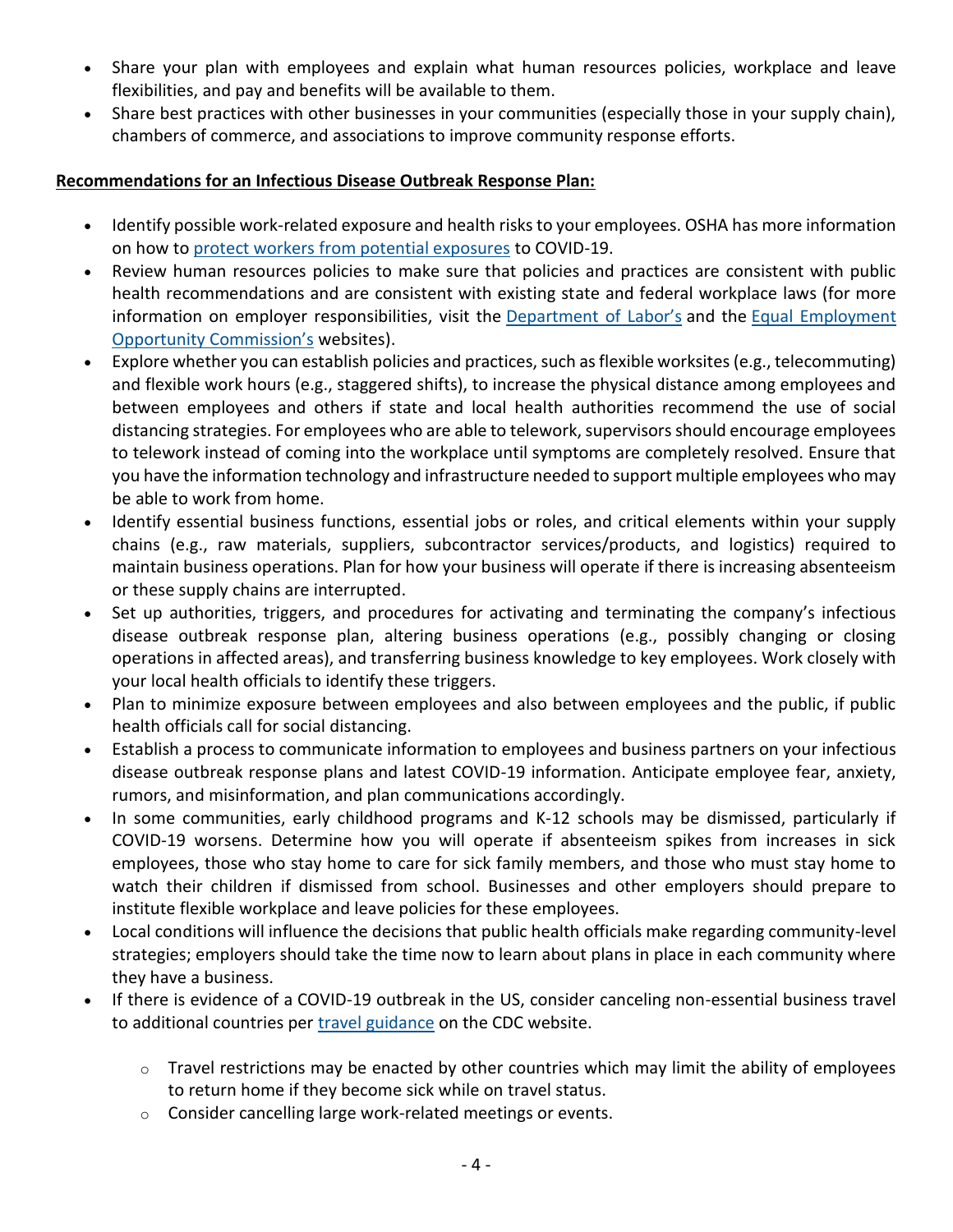## *Overall City Government*

#### **Critical and Essential Operations**

Following services are critical to the ongoing health, safety, and general welfare of the Nederland community. Department Response Plans will specifically address continuity of operations for these departments as they modify operations to support critical/essential operations only.

- IT
- o Maintain data network infrastructure
- o Monitor data network security
- o Systems administration
- o Provide staff help-desk support
- Police
	- o Continued criminal policing
	- o Assistance with quarantine operations
- Fire/EMS
	- o Continued Fire Response
	- o Continued Emergency Medical Response
- **Streets** 
	- o Snowplowing
	- o Assistance with quarantine operations, if necessary
- Water and Wastewater Utility
	- o Repair of infrastructure
	- o Operate Water and Wastewater Treatment Plants
- Utility Customer Service
	- o Customer phone calls, information dissemination
- Nederland Community Center
	- o Support Quarantine operations, if necessary
- Administration
	- o Information dissemination internally, externally
	- o Payment of bills, payroll
	- o Elections
- Board of Trustees
	- o Policy decision-making
	- o Communication to the public

### *Non-Critical and Support functions*

- Nederland Downtown Development Authority
	- $\circ$  Will continue operations, as feasible, from home or support primary essential operations.
- Municipal Court
	- $\circ$  Will continue operations, as feasible, from home or support primary essential operations.
- Planning and Building
	- $\circ$  Will continue operations, as feasible, from home or support primary essential operations.
- Parks
	- o Will support primary essential operations

### **Communications Plan**

The Communications plan will largely follow the lead of the State and County Officials, including Regional OEM, with information disseminated locally by our Communications team at Town Hall. Efforts will focus on: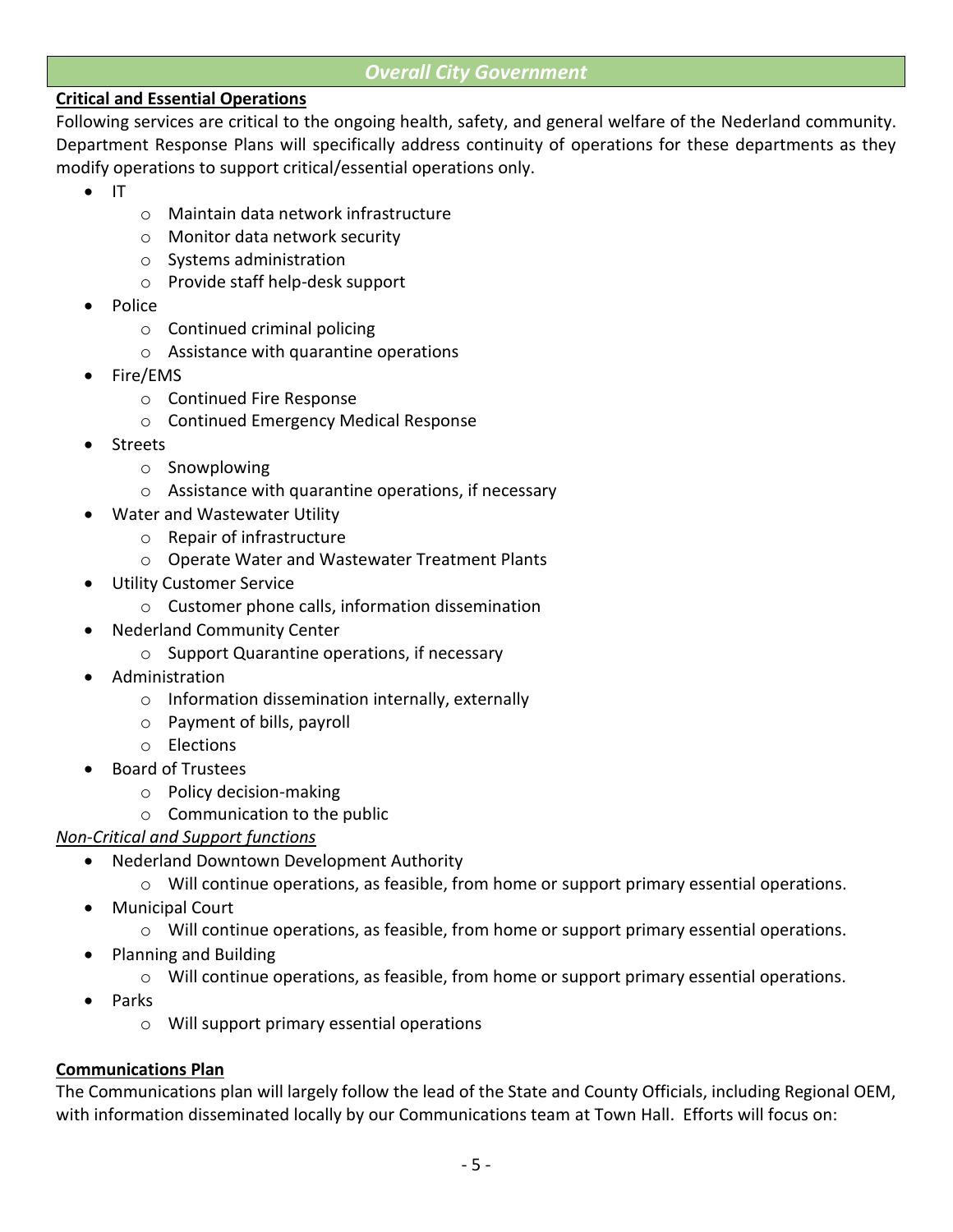- 1. Internal communications designed to keep personnel informed and safe while continuing critical government functions (e-mails, texts, etc.); and,
- 2. External communications that are first, supportive of Boulder County Public Health Department communications to the public, and second, useful for specific local needs of the Nederland public (Website, Facebook, Twitter, etc.).

## **Quarantine Plan**

In the event of the need for a quarantine, the Town will follow the direction of State and County Health officials, who will provide specific information relative to cancellation of public events, quarantine processes and procedures, etc.

# **Phasing of Response**

**Tier I** – Heightened awareness. The CDC and local health authorities have indicated that COVID-19 is in the U.S. and are encouraging citizens to be aware and to focus on sanitization and hygiene.

- Encourage employees to stay home if sick or to go home if exhibiting symptoms while at work. Employees will continue to use sick leave.
- Identify work spaces where employees can temporarily isolate if they are awaiting transportation to their home or medical care.
- Wash hands often, also use hand sanitizer often.
- Cover mouth with arm/elbow if coughing.
- Heightened amount of environmental sanitation Lysol, wipes, environmental germicide sprays, etc.
- Employees should refrain from traveling to conferences and/or meetings in other parts of the Country where cases of COVID-19 are expanding.
- Acquire/Inspect/Issue Personal Protective Equipment (PPE) to selected City Staff (gloves, masks, etc.).

**Tier II** – Statewide Concern. The Colorado Department of Health and Environment (CDPHE) have indicated multiple cases of COVID-19 within the State of Colorado. When directed by the Town Administrator, or her designee, the Town will move its response to Tier II which, in addition to Phase I steps, include:

- Trial Teleworking and staggered shifts authorized.
- Employees should refrain of physical contact with each other and with members of the public (i.e. handshakes, hugging, etc.). CDC recommends a 6' distance of separation.
- Employees should limit or eliminate any outside agency meeting attendance, unless able to be done remotely.
- Town Departments should begin to limit internal meetings.
- Employees who self-identify as high risk (having compromised immune systems, for example) should work from home.
- The Town will take direction from State and Local Health authorities.

**Tier III** – Boulder County Concern. If Boulder County has indicated multiple cases of COVID-19 within the Region. When directed by the Town Manager, or her designee, the Town will move its response to Tier III which, in addition to Phase II steps, include:

- Employees will be directed to stay home (or go home) if they or any family member they live with is exhibiting any symptoms, or if they are high risk.
- Elimination of any Town meetings or events (unless able to be done remotely). Recreation programs shut down.
- Teleworking and staggered shifts authorized. Departments will continue to roll out additional measures or plans to allow employees to work remotely, when feasible.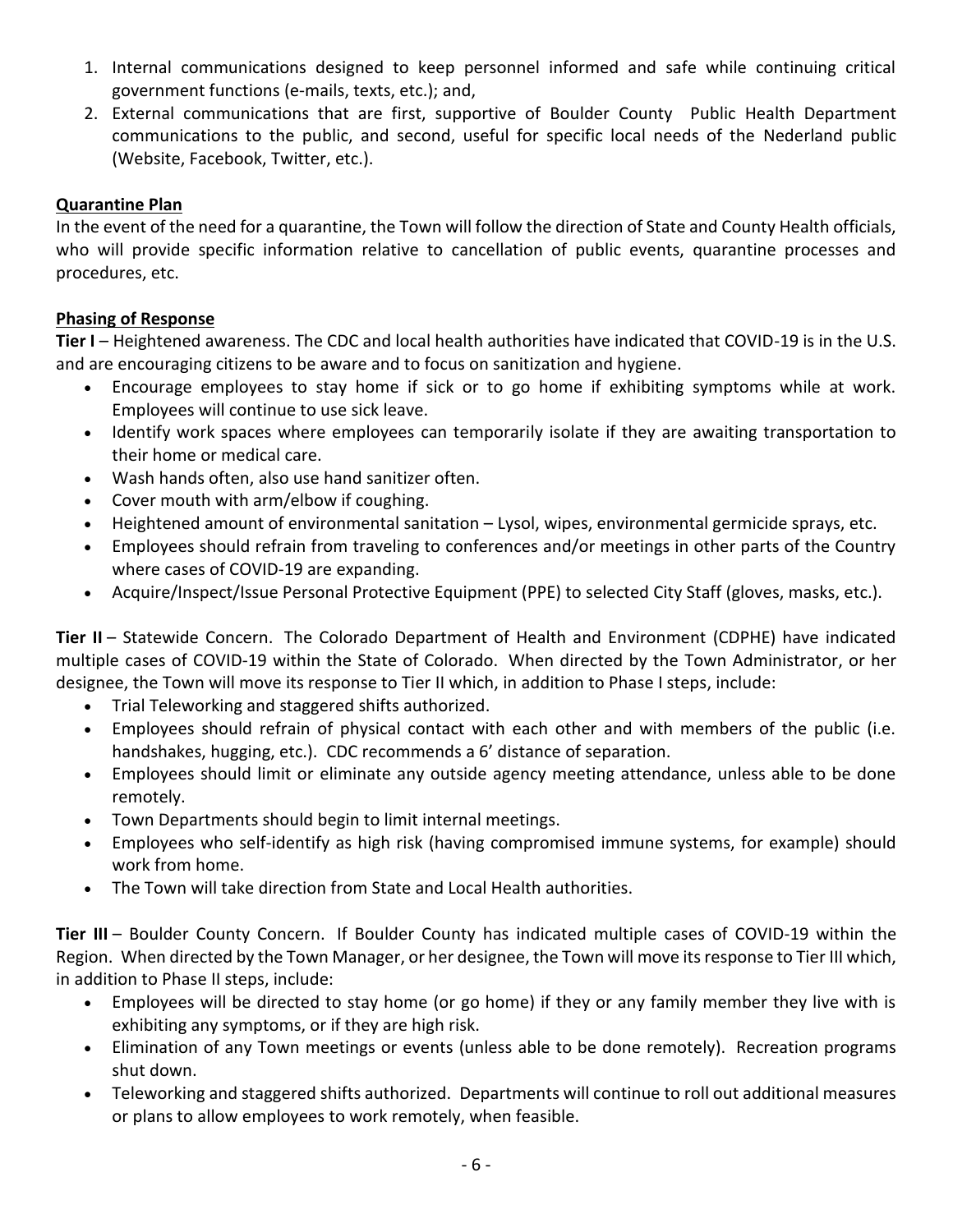- Departments must take additional steps they have identified to limit exposure between employees and between employees and members of the public.
- Town buildings reduced staffing authorized. Departments will take steps to ensure Town Buildings are minimally staffed, but public spaces are very limited.
- Heightened level of sanitization of spaces including additional germicide spraying.
- Selected Town Staff have PPE on hand and begin utilization, as appropriate.
- Other steps as directed by State and Local Health authorities.

**Tier IV** – Full implementation of Response Plan. Tier IV may occur at such time as Boulder County Public Health recommends regionwide social distancing, or schools are shut down, or at such other time as Nederland deems it to be in the best interest of the organization and/or community. When directed by the Town Administrator, or her designee, the Town will move its response to Tier IV which, in addition to Phase III steps, include:

- Town Buildings minimally staffed, no public access. Public will be directed to conduct business online, if feasible, or by phone.
- Departments will fully enact Departmental plans. Teleworking options and staggered shift work maximized. Only essential services ongoing, unless able to be provided through employees working remotely.
- Incident Command may be set up locally or in coordination with County Authorities.
- Selected Town Staff mandatory use of PPE.
- Other steps as directed by State and Local Health authorities, including support of their efforts.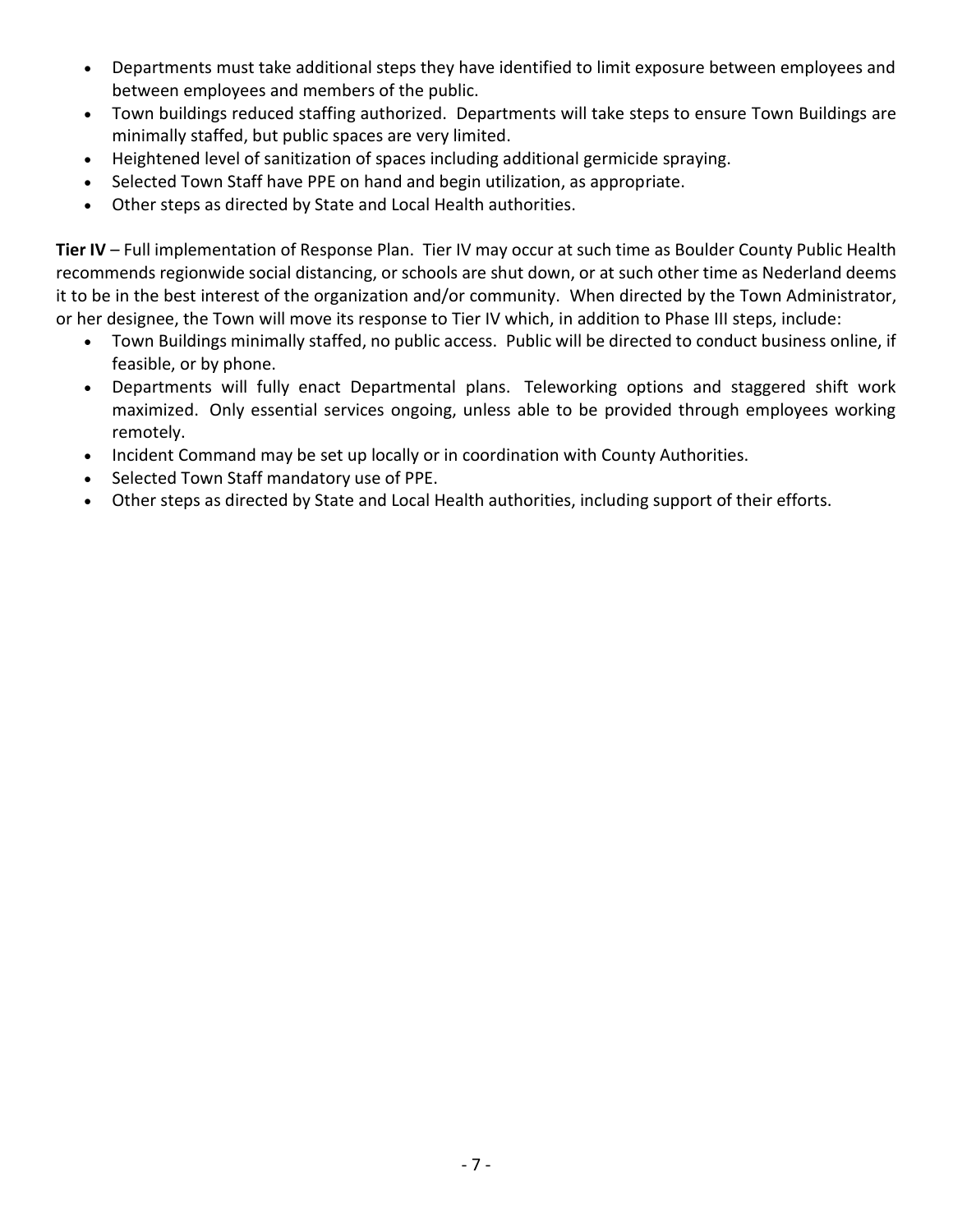| <b>Department Plan - Template</b> |  |  |
|-----------------------------------|--|--|
|                                   |  |  |

**Department:** The set of  $\blacksquare$ 

**List critical operations that are essential to functioning of government and protection of public health, safety, and welfare:**

**List of steps taken to ensure safety of personnel and minimization of personal contact with other employees and members of the public (PPE, practices to keep separation of employees, teleworking, precautions taken for team responses, etc.). Be specific:**

- Require sick employees, or employees who have sick family members, to stay home.
- Perform routine environmental cleaning of employee spaces, offices, keyboards, vehicles, etc. using alcohol-based germicides.
- Require masks and gloves when in spaces where other employees or members of the public are expected to be within 15 ft.
- Create constant separation between employees and between employees and members of the public
- Identify specific employees who can telework or can work from other locations, such as their vehicles.
- Shut down common employee spaces (lunch rooms, break rooms, kitchens, etc.)

**List of person and facility resources available to assist in OEM**:

**List of person resources available to assist in other critical operations**: